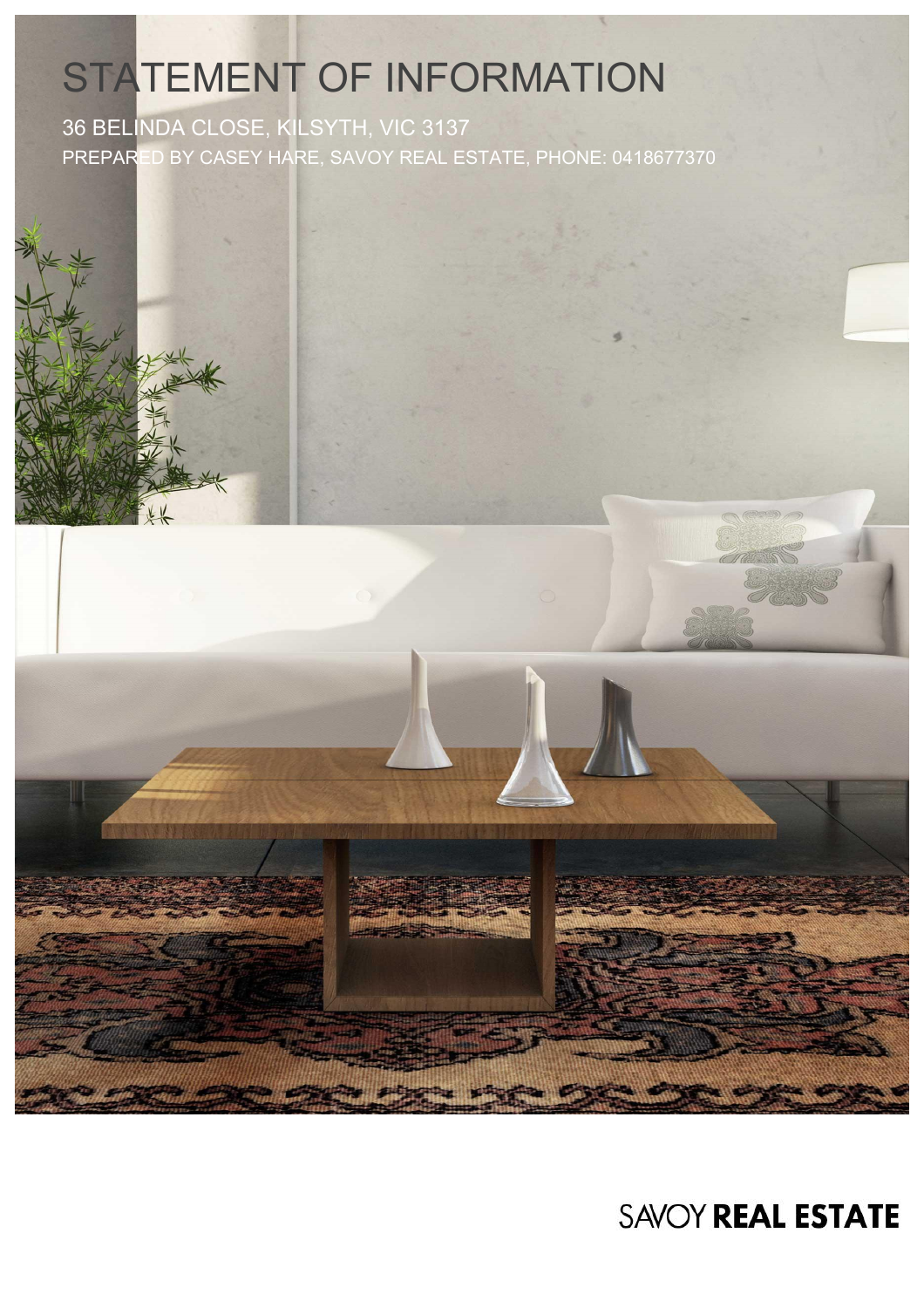## **SAVOY REAL ESTATE**

## **STATEMENT OF INFORMATION**

**Section 47AF of the Estate Agents Act 1980**



Provided by: Casey Hare, Savoy Real Estate

## **MEDIAN SALE PRICE**



## **KILSYTH, VIC, 3137**

**Suburb Median Sale Price (House)**

**\$695,000**

01 January 2018 to 30 June 2018

Provided by: pricefinder

### **COMPARABLE PROPERTIES**

These are the three properties sold within two kilometres of the property for sale in the last six months that the estate agent or agent's representative considers to be most comparable to the property for sale.



**This report has been compiled on 18/09/2018 by Savoy Real Estate. Property Data Solutions Pty Ltd 2018 - www.pricefinder.com.au**

© The State of Victoria. The State of Victoria owns the copyright in the Property Sales Data and reproduction of the data in any way without the consent of the State of Victoria will constitute a breach of<br>the Copyright Ac so on the basis that the State of Victoria accepts no responsibility or liability whatsoever for any errors, faults, defects or omissions in the information supplied.